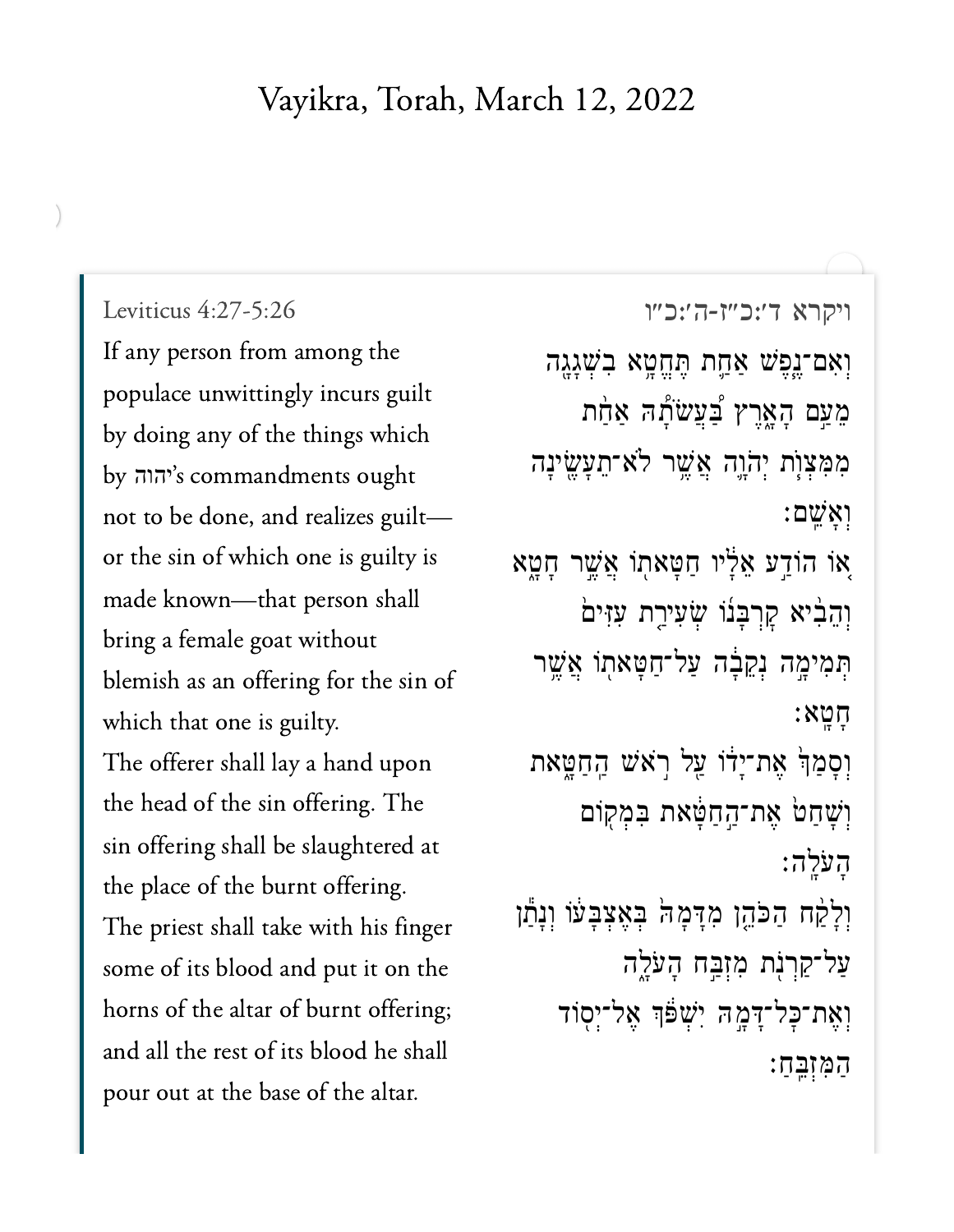The offerer shall remove all its fat, just as the fat is removed from the sacrifice of well-being; and the priest shall turn it into smoke on the altar, for a pleasing odor to . The priest shall thus make יהוה expiation for that person, who shall be forgiven.

If the offering one brings as a sin offering is a sheep, that person shall bring a female without blemish. The offerer shall lay a hand upon the head of the sin offering, and it shall be slaughtered as a sin offering at the spot where the burnt offering is slaughtered. The priest shall take with his finger some of the blood of the sin offering and put it on the horns of the altar of burnt offering, and all the rest of its blood he shall pour out at the base of the altar. And all its fat the offerer shall remove, just as the fat of the sheep of the sacrifice of well-being is removed; and this the priest shall

וְאֶת־כָּל־חֶלְבֶּהּ יָסִיר כַּאֲשֶׁר הוּסֵר ֵ֘חֶל֮ב ֵמַ֣על ֶ֣זַבח ַהְּׁשָלִמי֒ם ְוִהְקִ֤טיר הַכֹּהֵן הַמְזְבֵּ֫חָה לְרֵיחַ נִיחְחַ לַיהֹוֶה וְכִפֵּ֣ר עָלֵיו הַכֹּהֵן וְנִסְלַח לְוֹ: {פ<sub>ּ</sub>} וְאִם־כֵּבֵשׁ יָבִיא קַרְבָּנִוּ לְחַטָּאת ְנֵקָ֥בה ְתִמיָ֖מה ְיִביֶֽאָּנה׃ וְסַמַן ּאֶת־יַדֹו עַל רְאֹשׁ הַחָטֵאת וְשָׁחֲט אֹתָה לְחַפִּ֫את בִּמְקוֹם אֲשֵׁר ִיְׁשַ֖חט ֶאת־ָהֹעָֽלה׃ וְלָקַׁח הַכֹּהֶן מְדַּם הַחַטָּאת ּבְאֵצְבָעֹו וְנָתַן עַל־קַרִנְת מְזָבֵח ָהָעֹלֶה וְאֵת־כָּל־דָּמֶה יִשְׁפּֿך ֶאל־ְי֖סֹוד ַהִּמְזֵּֽבַח׃ וְאֶת־כָּל־חֶלְבֵּה יַסִ֫יר כַּאֲשֶׁר יוּסֵר חֱלֶב־הַבֶּשֶׁב מְיֵּבַח הַשָּׁלַמִים וְהִקִטִּיר הַכֹּהֵן אֹתָם הַמִּזְבֵּחָה עַל ֹאָ*ּׁשֵׁי יְהֹוֵה* וְכָפֶּר עַלֵיו הַכֹּהֵן ַעַל־חַטָּאתְוֹ אֲשֶׁר־הָטָא וְנִסְלֵח לְוֹ: }פ{ וְנֵפִּשׁ כֵּי־תֶחֱטָׁא וְשָׁמְעָה קִוֹּל אָלָה וְהִוּא עֵד אָו רַאֲה אָו יָדֵע אָם־לְוֹא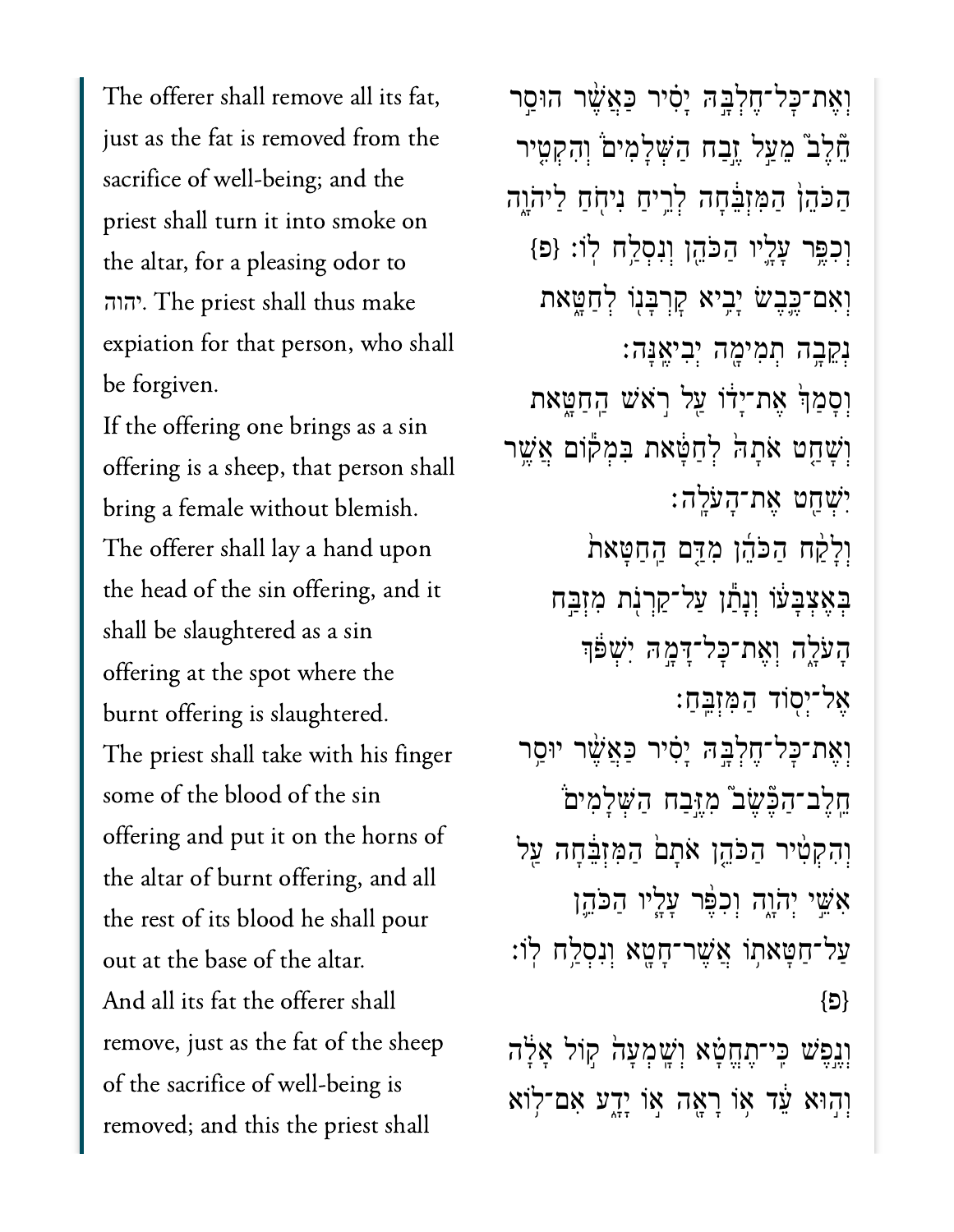turn into smoke on the altar, over יהוה's offering by fire. For the sin of which one is guilty, the priest shall thus make expiation on behalf of that person, who shall be forgiven. If a person incurs guilt—When one has heard a public imprecation but (although able to testify as having either seen or learned of the matter) has not given information and thus is subject to punishment; Or when a person touches any impure thing (be it the carcass of an impure beast or the carcass of impure cattle or the carcass of an impure creeping thing) and the fact has escaped notice, and then, being impure, that person realizes guilt; Or when one touches human impurity (any such impurity whereby someone becomes impure) and, though having known about it, the fact has escaped notice, but later that person realizes guilt;

ַיִּ֖גיד ְוָנָׂ֥שא ֲעֺוֽנֹו׃ ֹאִוֹ וָ֫כָּשׁ אֲשֶׁר תְּגַּע ּבְּכָל־דַּבֵר ָטָמֵאֹ אוֹ בִנְבְלַת חַיָּה טְמֵאָה אִוֹ בְּנִבְלַת בְּהֵמֶה טָמֵאָה אוֹ בִּנְבָלַת ְשֵׁרֵץ טָמֶא וְנֵעָלֵם מְמֵּׁנּוּ וְהִוּא ָטֵ֖מא ְוָאֵֽׁשם׃ אִוֹ כִי יִ**ּגַע** בְטָמְאַת אָדָם לְכֹל ּטְמְאָתׁוֹ אֲשֶׁר יְטָמֶא בָּהּ וְנֵעָלַם ִמֶּ֔מּנּו ְו֥הּוא ָיַ֖דע ְוָאֵֽׁשם׃ אוֹ נֵפָּשׁ כֵּי תִ**שָּׁבַע** לְּבַטֵּא ִבְׂשָפַ֜תִים ְלָהַ֣רע **׀** ֣אֹו ְלֵהיִ֗טיב ְ֠לֹ֠כל אֲשֶׁר יִבְטֵּא הָאָדֶם בִּשְׁבָעָה וְנֵעָלֵם מִמֵּנּוּ וְהוּא־יָדֵע וְאָ*ֹ*שֵׁם לְאַחָת ֵמֵֽאֶּלה׃ ְוָהָ֥יה ִֽכי־ֶיְאַׁ֖שם ְלַאַ֣חת ֵמֵ֑אֶּלה וְהִתְוַדָּה אֲשֶׁר חָטָא עָלֵיהָ: וְהֶבִיא אֶת־אֲשָׁמְוֹ לַיהֹוַה עַל ַחֲטָאתוֹ אֲשֶׁר חָטָא וְקֵבָה ִמן־ַה ֹּ֥צאן ִּכְׂשָּ֛בה ֽאֹו־ְׂשִעיַ֥רת ִעִּ֖זים ַלְחַטֵּאת וְכְפֵּ֣ר עַלֵיו הַכֹּהֵן

ֵמַחָּטאֽתֹו׃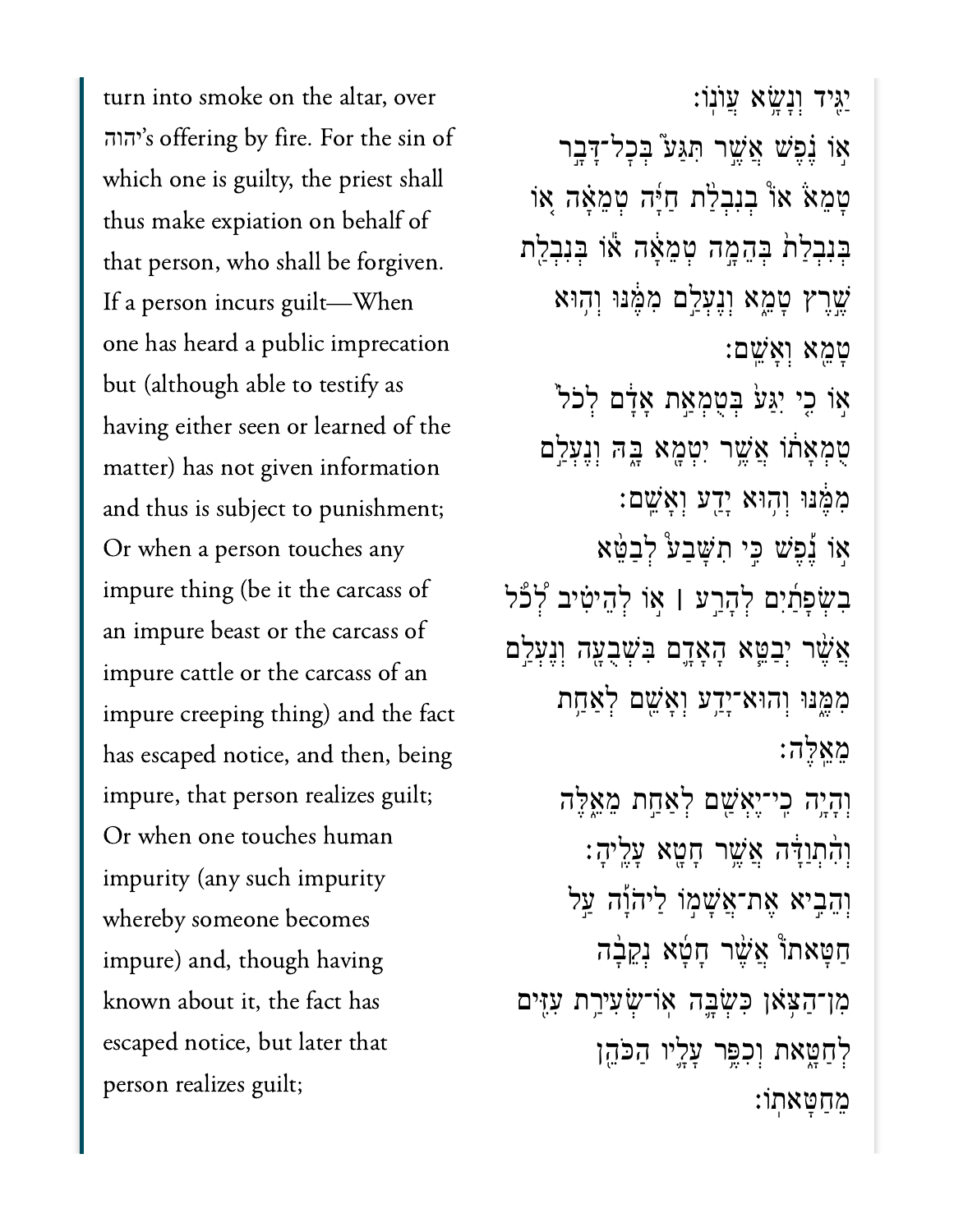Or when a person utters an oath to bad or good purpose (whatever a human being may utter in an oath) and, though having known about it, the fact has escaped notice, but later that person realizes guilt in any of these matters upon realizing guilt in any of these matters, one shall confess having sinned in that way.

And one shall bring as a penalty to , for the sin of which one is יהוה guilty, a female from the flock, sheep or goat, as a sin offering; and the priest shall make expiation for the sin, on that person's behalf. But if one's means do not suffice for a sheep, that person shall bring to יהוה, as the penalty for that of which one is guilty, two turtledoves or two pigeons—one for a sin offering and the other for a burnt offering.

The offerer shall bring them to the priest, who shall offer first the bird for the sin offering, pinching its

וְאִם־לֹא תַגִּיעַ יָדוֹ דֵּי שֵׂהֹ וְהֵבְ֫יא ָאֶת־אֲשָׁמֹו אֲשֶׁר חָטָא שָׁתֵּי תֹרֵים אָוֹ־שָׁנֵי בְנֵי־יֹוֹנֵה לֵיהֹוֵה אֵחֵד ְלַחָּ֖טאת ְוֶאָ֥חד ְלֹעָֽלה׃ וְהֵבִיא אֹתָם אֱל־הַכֹּהֶן וְהִקְרֵיב אֶת־אֲשֶׁר לַחַטָּאת רִא<sup>ָּ</sup>שׁוֹנֵה וּמַלַק ֶאת־ֹראׁ֛שֹו ִמּ֥מּול ׇעְרּ֖פֹו ְוֹ֥לא ַיְבִּֽדיל׃ וְהִיָּה מְדֵם הַחַטָּאת עַל־קֵיר ַהַמְּזִּבֵּ֫חַ וְהַנִּּשָׁאָר בַּדָּם יִמָּצֵה ָאָל־יִסְוֹד הַמִּזְבֵּחַ חַטָּאת הִוּא: וְאֶת־הַשֶּׁנֵי יַעֲשֶׂה עֹלֶה כַּמְּשָׁפֵָּט וְכִפֶּּר עָלֶיו הַכֹּהֵן מֵחַטָּאתְוֹ ְאֲשֶׁר־חָטָא וְנִסְלַח לְוֹ: {ס} וְאָם־לֹא תַּשִּׂיג יָדוֹ לְשָׁתֵּי תֹרִים אוֹ ַלְשָׁנֵי ִבְנֵי־יוֹנָהֹ וְהֵבְוֹא אֶת־קָרְבָּנוֹ אֲשֶׁר חָטָא וַעַּשִׂירֶת הָאֲפֶה סְׂלֵת ֹלְחַטֵּאת לֹא־יָשָׂיִם עַלֵיהָ שֵׁמֶן וִלֹא־יִתֵּן עָלֵ<sup>י</sup>ּהָׂ לְבֹנָה בְּי חַטֶּאת ִֽהוא׃ וֶהֵבִיאָה ׁאֵל־הַכֹּהֵן וְקָמַץ הַכֹּהֵן ו ُמְמֵּ֫נָּה מְלֹוֹא קֻמְצוֹ אֶת־אַזְּכָּרָתָה<sup>ְי</sup>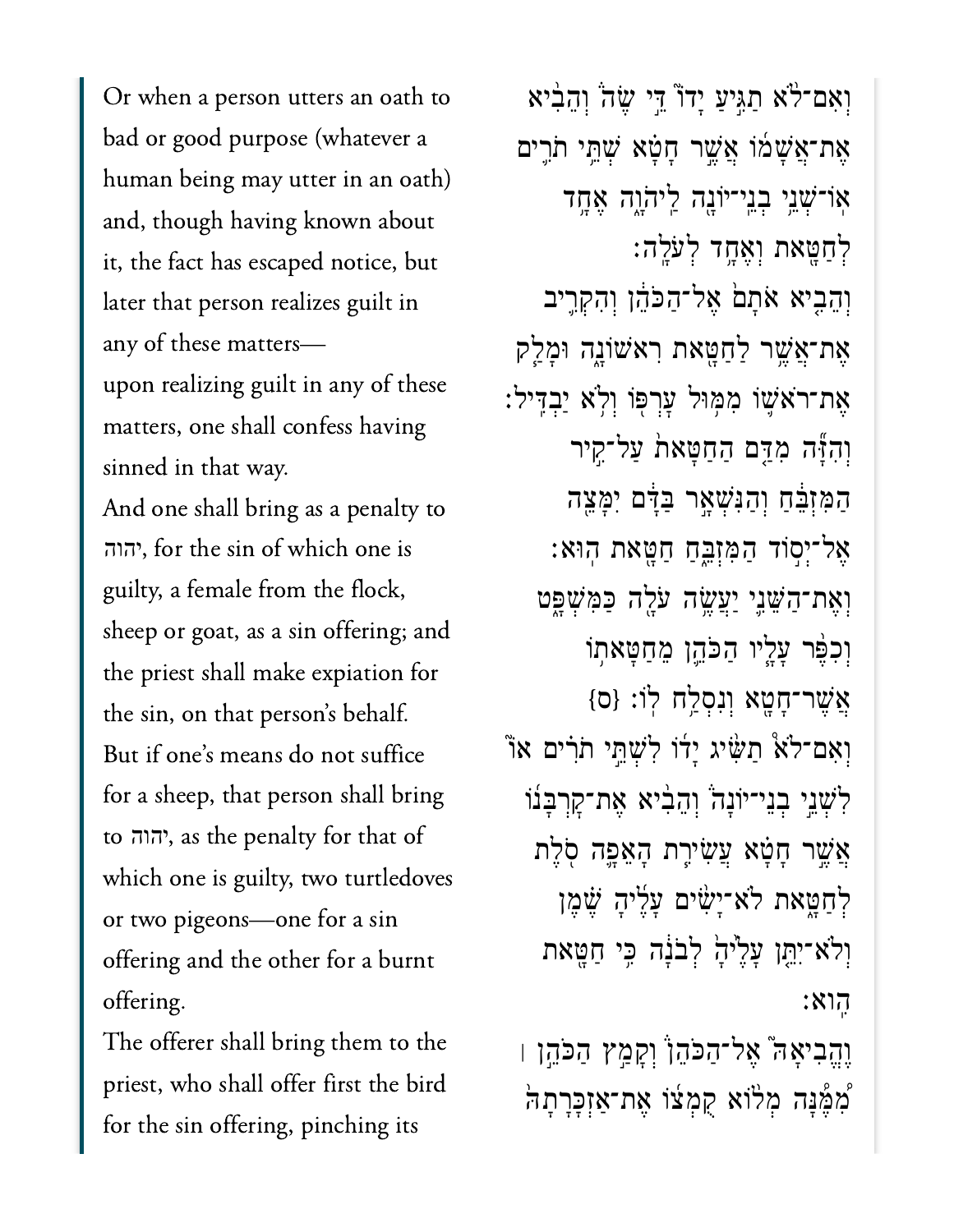head at the nape without severing it.

He shall sprinkle some of the blood of the sin offering on the side of the altar, and what remains of the blood shall be drained out at the base of the altar; it is a sin offering. And the second bird he shall prepare as a burnt offering, according to regulation. For the sin of which one is guilty, the priest shall thus make expiation on behalf of that person, who shall be forgiven.

And if one's means do not suffice for two turtledoves or two pigeons, that person shall bring as an offering for that of which one is guilty a tenth of an ephah of choice flour for a sin offering; one shall not add oil to it or lay frankincense on it, for it is a sin offering. The offerer shall bring it to the priest, and the priest shall scoop out of it a handful as a token portion and turn it into smoke on

וְהִקְטִיר הַמִּזְבֵּ֫חָה עַל אָּשֵׁי יִהֹוֵה ַחָּ֖טאת ִֽהוא׃ וְכִפֵּר עָלָיו הַכֹּהֵן עַל־חַטָּאתְוֹ ְאֲשֶׁר־חָטֳָא מֵאַחַת מֵאֵלֶּה וְנִסְלַח ַלְוֹ וְהָיְתָה לַכֹּהֵן כַּמְּנְחֶה: {ס} ַוְיִדַּבֵּר יְהֹוֶה אֱל־מֹּשֶׁה לֵאמִר: ֶ֚נֶפׁש ִּֽכי־ִתְמֹ֣על ַ֔מַעל ְוָֽחְטָא֙ה בְּשָׁגָּגָה מִקְדָשֵׁי יְהֹוָה וְהֵבִיאْ אֶת־אֲשָׁמֹוֹ לֵיהֹוָה אַיִל תָּמִים ִמן־ַה ֹּ֗צאן ְּבֶעְרְּכָ֛ך ֶּֽכֶסף־ְׁשָקִ֥לים ְּבֶֽׁשֶקל־ַהֹּ֖קֶדׁש ְלָאָֽׁשם׃ וְאֵת אֲשֵׁר ּחָטָא מְן־הַקְּדָשׁ יִשַׁלֵּם וְאֶת־חֲמִיֹּשָׁתוֹ יוֹסֵף עַלָּיו וְנָתַן אֹתִו ַלַּכֹּהֶן וְהַכֹּהֶן יְכַפֵּ֣ר עָֽלְיו בְּאֵיל ָהָאָׁ֖שם ְוִנְסַ֥לח ֽלֹו׃ }פ{ וְאִם־וֶּׂפֶשׁ כִּי תֱחֵטָּׁא וְעֲשָׂתָה אַחַת מִכַּל־מְצִוְֹת יְהֹוָּה אֲשֶׁר לְא ָתֵעְשֶׂינָה וְלְא<sup>-</sup>יָדֵע וְאָֹשֵׁם וְנָשֶׂא ֿעוֹנוֹ: ֿוְהֵבִۢיא אַיִל תַּמֵים מִן־הַצָּאון ּבְעֶרְכְּךָּ לְא្ָשֶׁם אֶל־הַכֹּהֶן וִכְפֵּר ۚ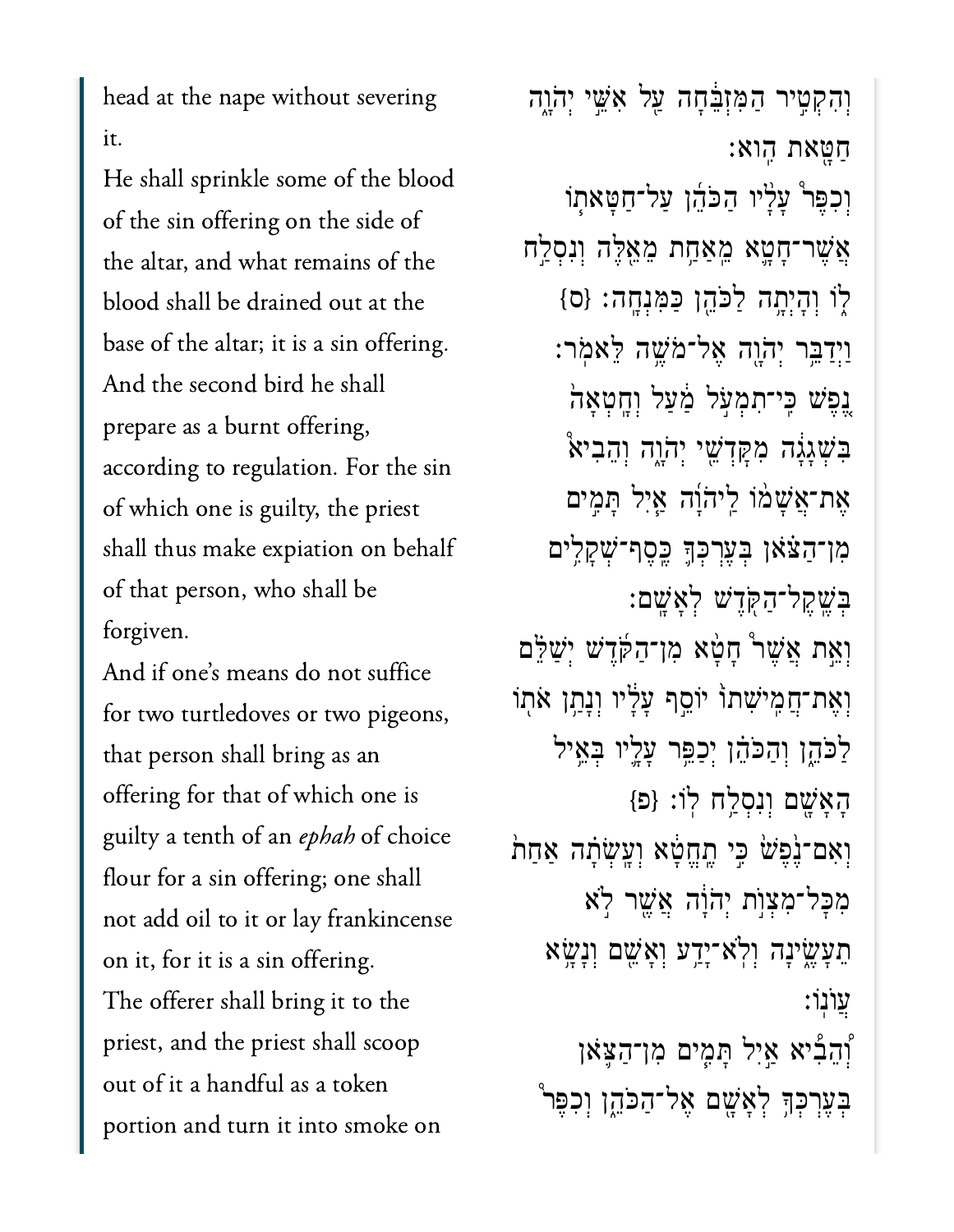the altar, with יהוה's offerings by fire; it is a sin offering. For whichever of these sins one is guilty, the priest shall thus make expiation on behalf of that person, who shall be forgiven. It shall belong to the priest, like the meal offering.

And יהוה spoke to Moses, saying: When a person commits a trespass, being unwittingly remiss about any of יהוה's sacred things: One shall bring as a penalty to יהוה a ram without blemish from the flock, convertible into payment in silver by the sanctuary weight, as a guilt offering.

That person shall make restitution for the remission regarding the sacred things, adding a fifth part to it and giving it to the priest. The priest shall make expiation with the ram of the guilt offering on behalf of that person, who shall be forgiven.

ַעֲלֵיו הַכֹּהֶן עֲל שָׁגְגָתְוֹ אֲשֶׁר־שָׁגֵג ְו֥הּוא ֹֽלא־ָיַ֖דע ְוִנְסַ֥לח ֽלֹו׃  ${p}$ ָאָשֶׁם הָוֹא אָשָׁם אֲשָׁם לַיהוָה: {פ ַוְיִדַּבֵּ֖ר יְהֹוֶה אֱל־מֹּשֶׁה לֵאמִֽר: ֶנֶפֶּשׁ כִּי תֶחֱטָׂא וּמַעֲלֵה מֵעַל ַבַּיהֹוָה וְכָהֵׂשׁ בַּעֲמִיתוֹ בִּפְקָדֹון אוֹ־בְתְעִוּמֶת יָד אִו בְגָזֶל אִו עַ*ּשֲ*ק ָאת־עֲמיתו: ֽאֹו־ָמָ֧צא ֲאֵבָ֛דה ְוִ֥כֶחׁש ָּ֖בּה ְוִנְׁשַּ֣בע ַעֲל־שֵׁקֵר עַל־אַחָת מִכְּל ָאֲשֶׁר־יַעֲשֶׂה הָאָדָם לַחֲטְא ּבָהֵנָּה: ְוָהָי֮ה ִּֽכי־ֶיֱחָ֣טא ְוָאֵׁש֒ם ְוֵהִׁ֨שיב אֶת־הַגְּזֶלָה אֲשֶׁר גַּזָּל אָוֹ אַת־הָעֹּשֵׁקׂ אֲשֶׁר עָשָׂק אָוֹ ָאֶת־הַפְּקַדֹוֹן אֲשֶׁר הַפְקֵד אִתְּוֹ אִוֹ ֶאת־ָהֲאֵבָ֖דה ֲאֶׁ֥שר ָמָֽצא׃ ו מִכَّל אֵ*ּשֶׁר־יִ*ּשָׁבֵע עַלַיוֹ לַשֶּׁקֵרֹ $\ddot{a}$ וְשָׁלֵם אֹתוֹ בִּרֹא<sup>ָּ</sup>שׁׁו וַחֲמִשְׁתָ<sup>וּ</sup>ו יֹסֵף ַעֲלֵיו לַאֲשֶׁר הָוּא לְוֹ יִתְּנֵנּוּ בִּיִּוֹם ַאְׁשָמֽתֹו׃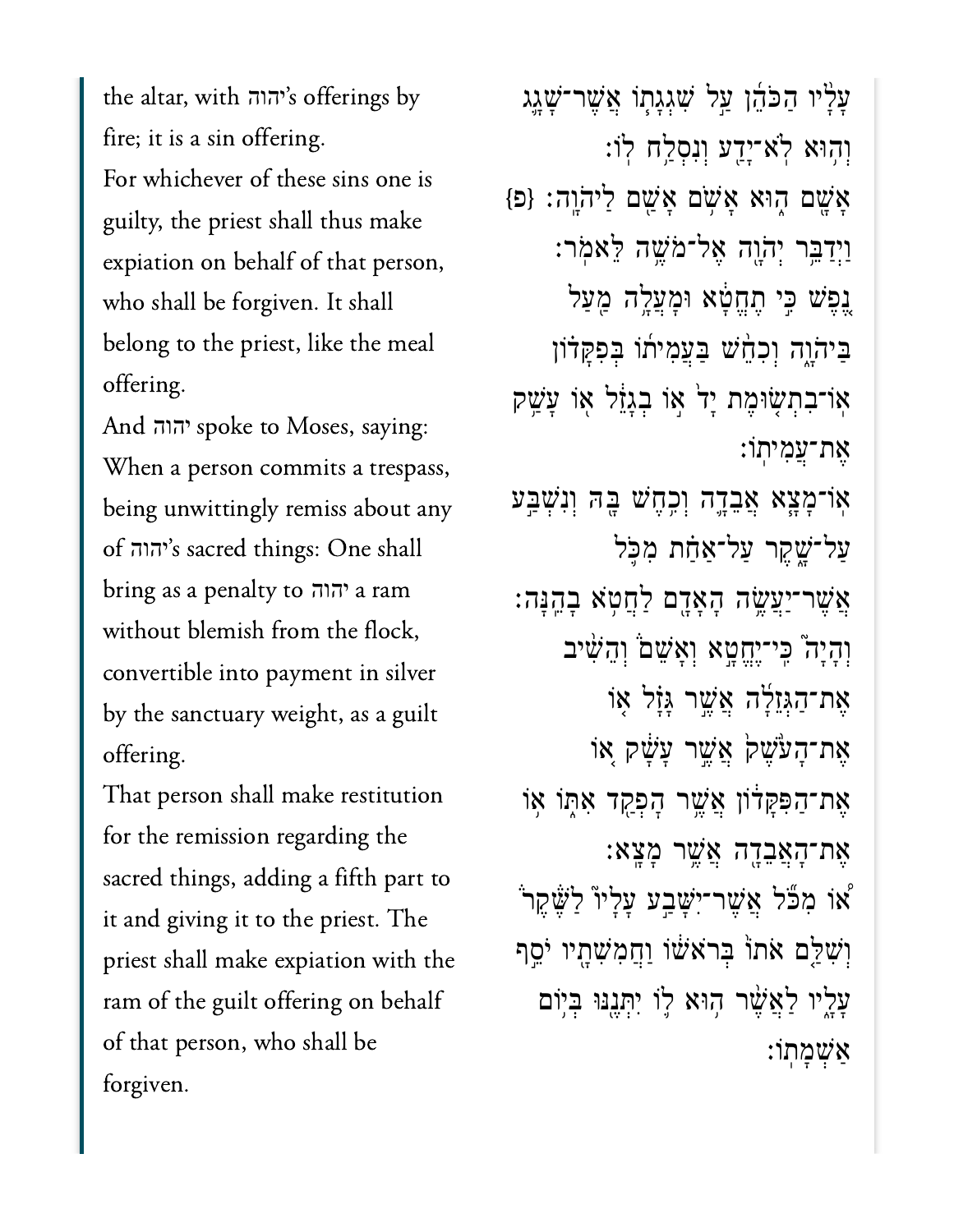And a person who, without knowing it, sins in regard to any of 'הוה's commandments about things not to be done, and then realizes guilt: Such a person shall be subject to punishment.

That person shall bring to the priest a ram without blemish from the flock, or the equivalent, as a guilt offering. For the error committed unwittingly, the priest shall make expiation on behalf of that person, who shall be forgiven. It is a guilt offering; guilt has been incurred before יהוה.

:spoke to Moses, saying יהוה When a person sins and commits a trespass against יהוה -by dealing deceitfully with another in the matter of a deposit or a pledge, or through robbery, or by defrauding another,

or by finding something lost and lying about it; if one swears falsely regarding any one of the various

וְאֶת־אֲשָׁמְוֹ יְבָיא לַיהֹוֶה אַיִל תְּמֶים מִוְ־הַצָּאוֹ בְּעֶרְכְּךָּ לְאָשֶׁם אֶל־הַכּהֵן: וְכִפֶּר עָלֶיו הַכֹּהֶן לִפְגַי יְהֹוֶה וְנִסְלֵח לְוֹ עַל־אַחֲת מִכְּל אֲשֶׁר־יַעֲשֶׂה לְאַשְׁמֶה בְהּ: {פּ